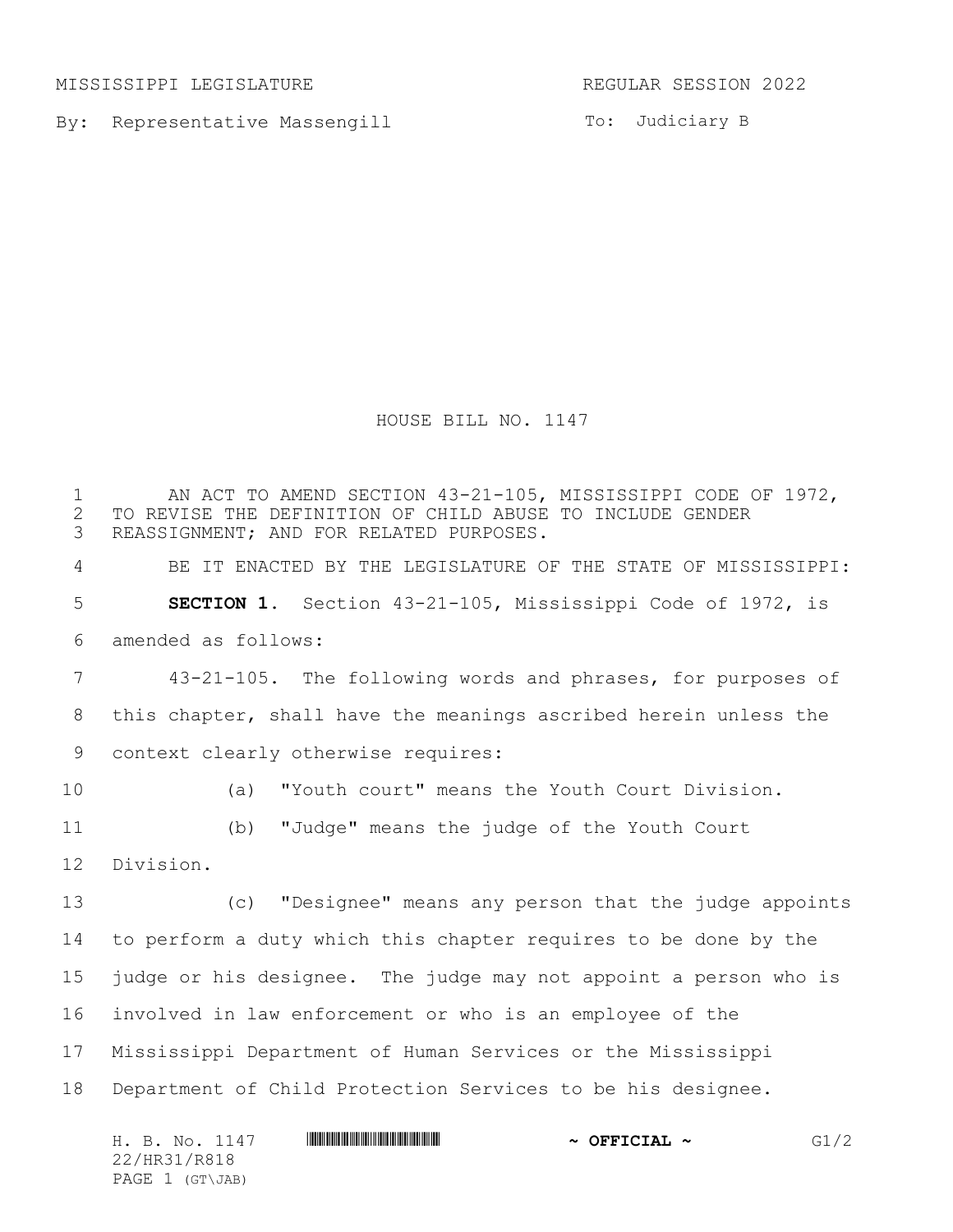(d) "Child" and "youth" are synonymous, and each means a person who has not reached his eighteenth birthday. A child who has not reached his eighteenth birthday and is on active duty for a branch of the armed services or is married is not considered a "child" or "youth" for the purposes of this chapter.

 (e) "Parent" means the father or mother to whom the child has been born, or the father or mother by whom the child has been legally adopted.

 (f) "Guardian" means a court-appointed guardian of the person of a child.

 (g) "Custodian" means any person having the present care or custody of a child whether such person be a parent or otherwise.

 (h) "Legal custodian" means a court-appointed custodian of the child.

 (i) "Delinquent child" means a child who has reached his tenth birthday and who has committed a delinquent act.

 (j) "Delinquent act" is any act, which if committed by an adult, is designated as a crime under state or federal law, or municipal or county ordinance other than offenses punishable by life imprisonment or death. A delinquent act includes escape from lawful detention and violations of the Uniform Controlled Substances Law and violent behavior.

22/HR31/R818 PAGE 2 (GT\JAB)

H. B. No. 1147 \*HR31/R818\* **~ OFFICIAL ~**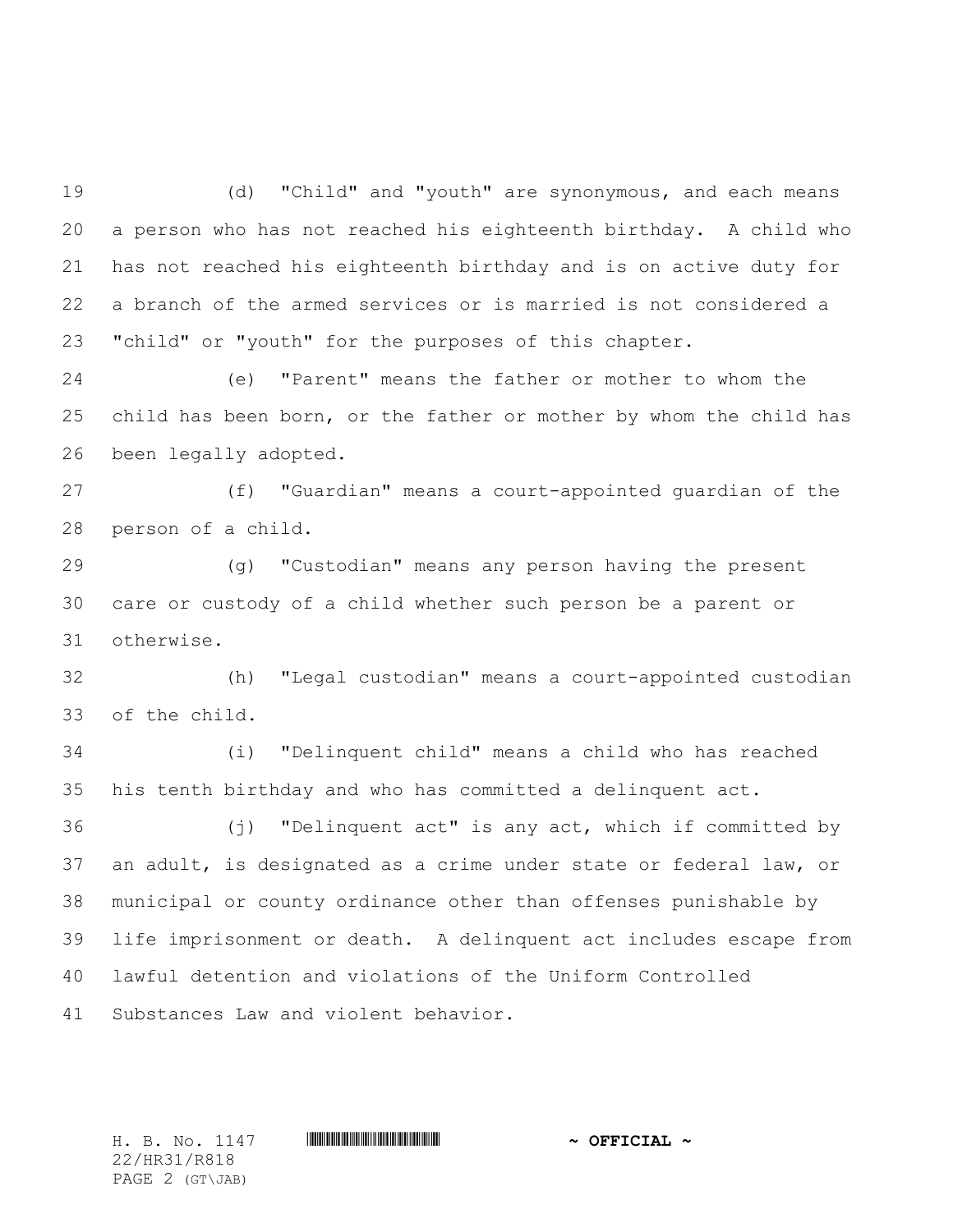(k) "Child in need of supervision" means a child who has reached his seventh birthday and is in need of treatment or rehabilitation because the child:

 (i) Is habitually disobedient of reasonable and lawful commands of his parent, guardian or custodian and is ungovernable; or

 (ii) While being required to attend school, willfully and habitually violates the rules thereof or willfully and habitually absents himself therefrom; or

 (iii) Runs away from home without good cause; or (iv) Has committed a delinquent act or acts. (l) "Neglected child" means a child:

 (i) Whose parent, guardian or custodian or any person responsible for his care or support, neglects or refuses, when able so to do, to provide for him proper and necessary care or support, or education as required by law, or medical, surgical, or other care necessary for his well-being; however, a parent who withholds medical treatment from any child who in good faith is under treatment by spiritual means alone through prayer in accordance with the tenets and practices of a recognized church or religious denomination by a duly accredited practitioner thereof shall not, for that reason alone, be considered to be neglectful under any provision of this chapter; or

 (ii) Who is otherwise without proper care, custody, supervision or support; or

H. B. No. 1147 \*HR31/R818\* **~ OFFICIAL ~** 22/HR31/R818 PAGE 3 (GT\JAB)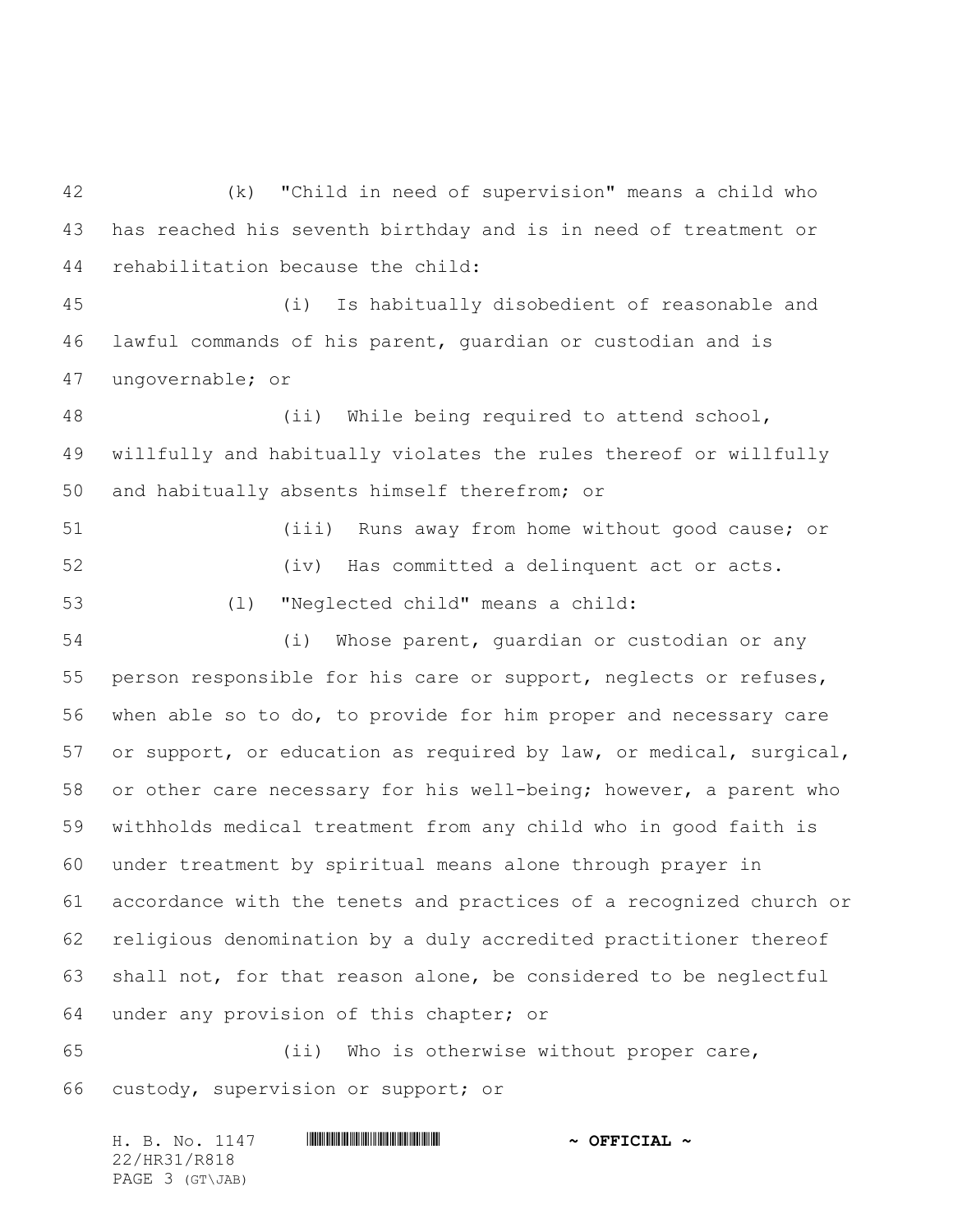(iii) Who, for any reason, lacks the special care made necessary for him by reason of his mental condition, whether the mental condition is having mental illness or having an intellectual disability; or

71 (iv) Who, for any reason, lacks the care necessary for his health, morals or well-being.

 (m) "Abused child" means a child whose parent, guardian or custodian or any person responsible for his care or support, whether legally obligated to do so or not, has caused or allowed to be caused, upon the child, sexual abuse, sexual exploitation, commercial sexual exploitation, emotional abuse, mental injury, nonaccidental physical injury or other maltreatment. This term also means a child whose parent has administered, supplied or consented to or assisted in the administration or supply of, a puberty suppression prescription drug or cross-sex hormone to a child, other than an intersex child, for the purpose of gender transitioning or gender reassignment; or performed or consented to the performance of surgery or another medical procedure on a child, other than an intersex child, for the purpose of gender reassignment. However, physical discipline, including spanking, performed on a child by a parent, guardian or custodian in a reasonable manner shall not be deemed abuse under this section. "Abused child" also means a child who is or has been trafficked within the meaning of the Mississippi Human Trafficking Act by any

22/HR31/R818 PAGE 4 (GT\JAB)

H. B. No. 1147 \*HR31/R818\* **~ OFFICIAL ~**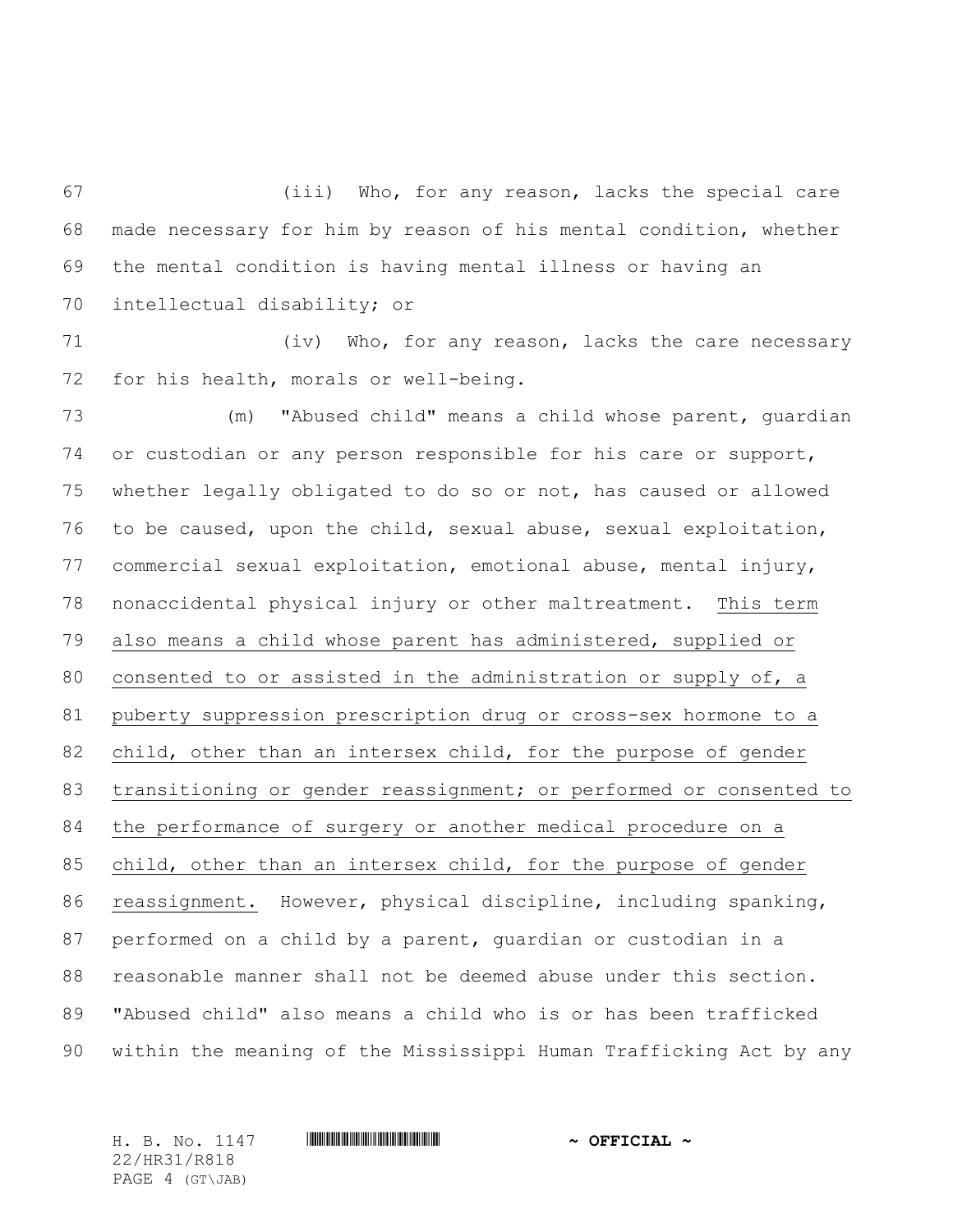person, without regard to the relationship of the person to the child.

 (n) "Sexual abuse" means obscene or pornographic photographing, filming or depiction of children for commercial purposes, or the rape, molestation, incest, prostitution or other such forms of sexual exploitation of children under circumstances which indicate that the child's health or welfare is harmed or threatened.

 (o) "A child in need of special care" means a child with any mental or physical illness that cannot be treated with the dispositional alternatives ordinarily available to the youth court.

 (p) A "dependent child" means any child who is not a child in need of supervision, a delinquent child, an abused child or a neglected child, and which child has been voluntarily placed in the custody of the Department of Child Protection Services by his parent, guardian or custodian.

 (q) "Custody" means the physical possession of the child by any person.

 (r) "Legal custody" means the legal status created by a court order which gives the legal custodian the responsibilities of physical possession of the child and the duty to provide him with food, shelter, education and reasonable medical care, all subject to residual rights and responsibilities of the parent or guardian of the person.

H. B. No. 1147 \*HR31/R818\* **~ OFFICIAL ~** 22/HR31/R818 PAGE 5 (GT\JAB)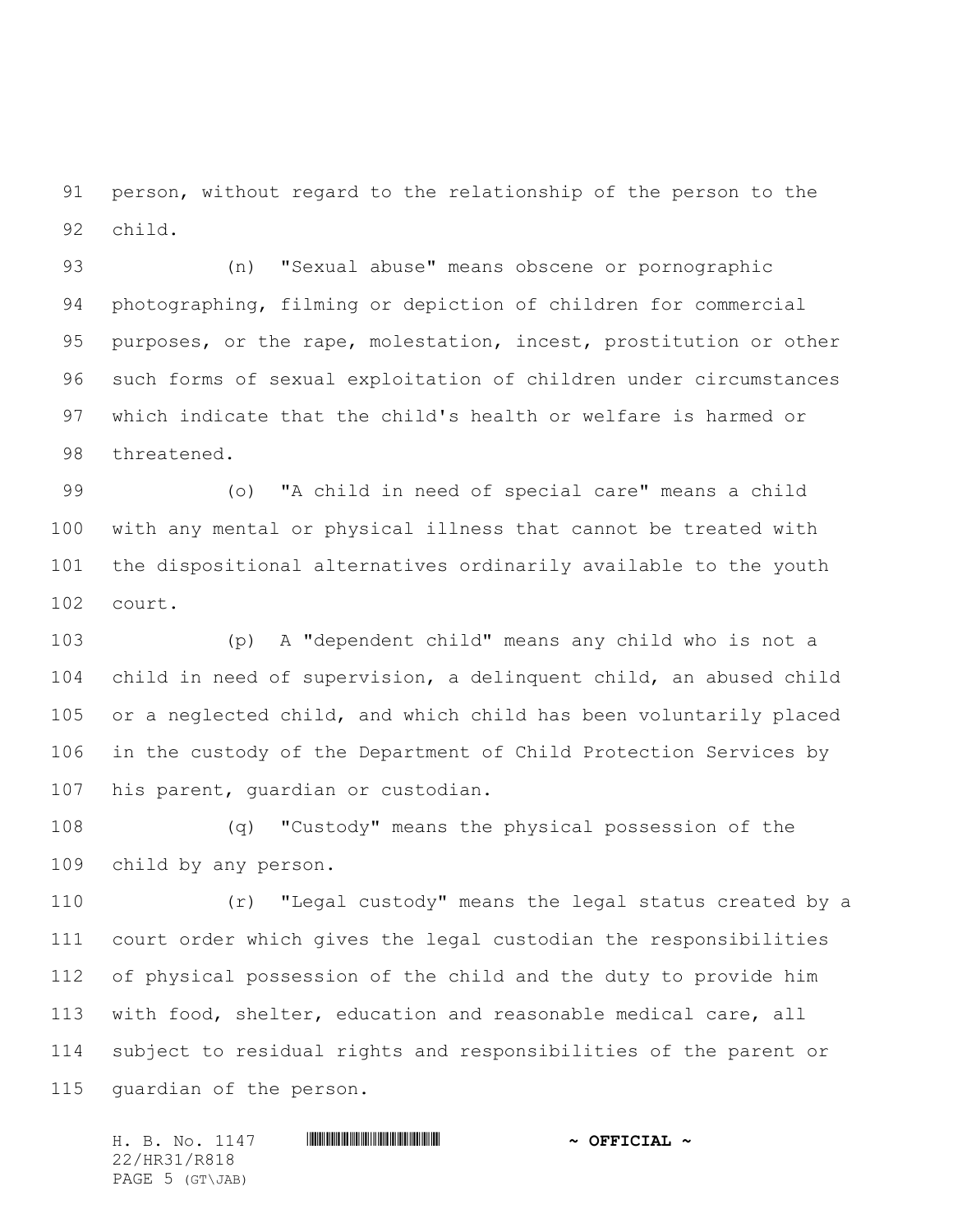(s) "Detention" means the care of children in physically restrictive facilities. (t) "Shelter" means care of children in physically nonrestrictive facilities. (u) "Records involving children" means any of the following from which the child can be identified: (i) All youth court records as defined in Section 43-21-251; (ii) All forensic interviews conducted by a child advocacy center in abuse and neglect investigations; (iii) All law enforcement records as defined in Section 43-21-255; (iv) All agency records as defined in Section 43-21-257; and (v) All other documents maintained by any 131 representative of the state, county, municipality or other public 132 agency insofar as they relate to the apprehension, custody, adjudication or disposition of a child who is the subject of a youth court cause. (v) "Any person responsible for care or support" means the person who is providing for the child at a given time. This term shall include, but is not limited to, stepparents, foster parents, relatives, nonlicensed babysitters or other similar persons responsible for a child and staff of residential care

22/HR31/R818 PAGE 6 (GT\JAB)

H. B. No. 1147 \*HR31/R818\* **~ OFFICIAL ~**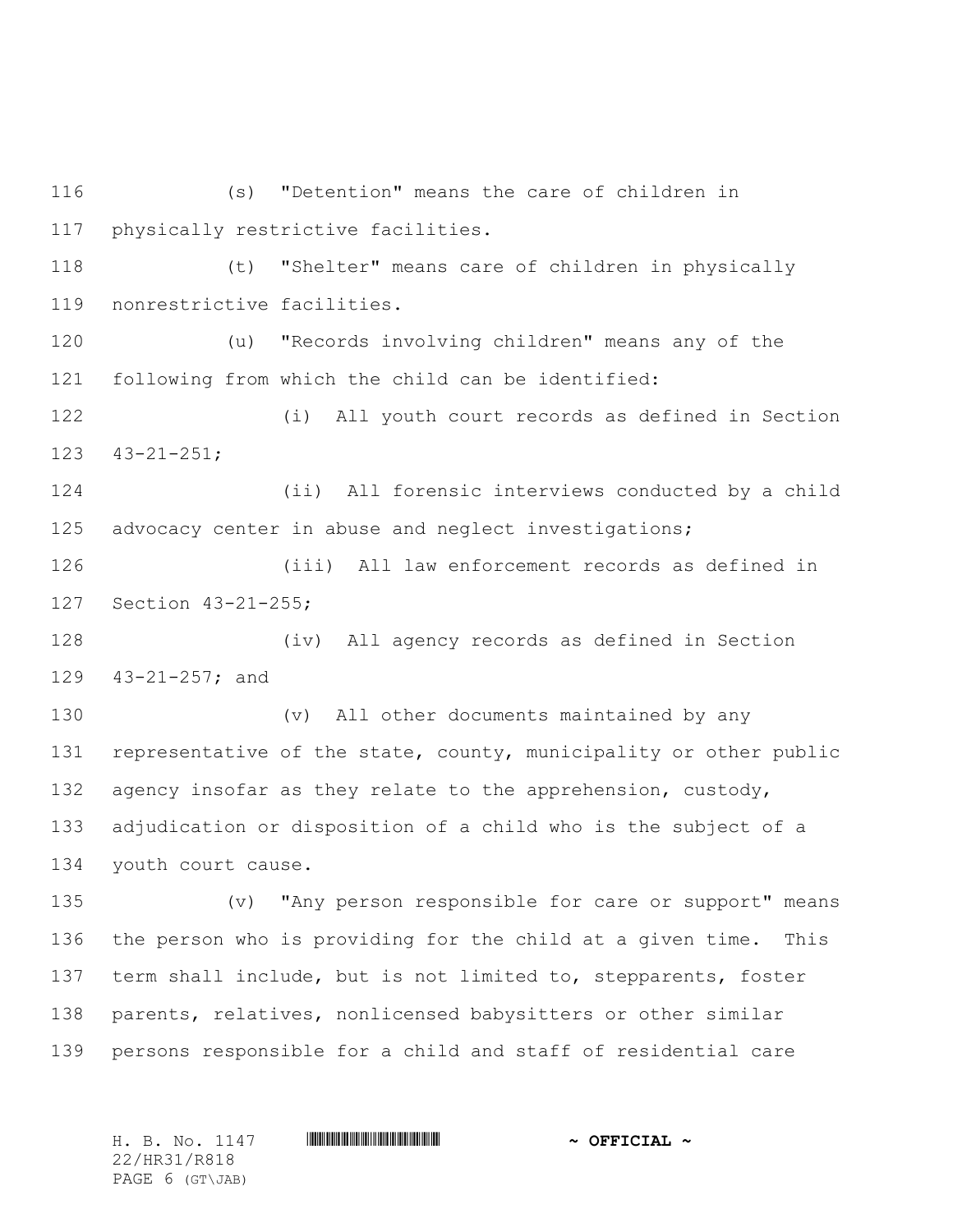facilities and group homes that are licensed by the Department of Human Services or the Department of Child Protection Services.

 (w) The singular includes the plural, the plural the singular and the masculine the feminine when consistent with the intent of this chapter.

 (x) "Out-of-home" setting means the temporary supervision or care of children by the staff of licensed day care 147 centers, the staff of public, private and state schools, the staff of juvenile detention facilities, the staff of unlicensed 149 residential care facilities and group homes and the staff of, or individuals representing, churches, civic or social organizations.

 (y) "Durable legal custody" means the legal status created by a court order which gives the durable legal custodian the responsibilities of physical possession of the child and the duty to provide him with care, nurture, welfare, food, shelter, education and reasonable medical care. All these duties as enumerated are subject to the residual rights and responsibilities of the natural parent(s) or guardian(s) of the child or children.

 (z) "Status offense" means conduct subject to adjudication by the youth court that would not be a crime if committed by an adult.

 (aa) "Financially able" means a parent or child who is ineligible for a court-appointed attorney.

 (bb) "Assessment" means an individualized examination of a child to determine the child's psychosocial needs and

H. B. No. 1147 **HRINGHANGHANGHANGHANG \* OFFICIAL ~** 22/HR31/R818 PAGE 7 (GT\JAB)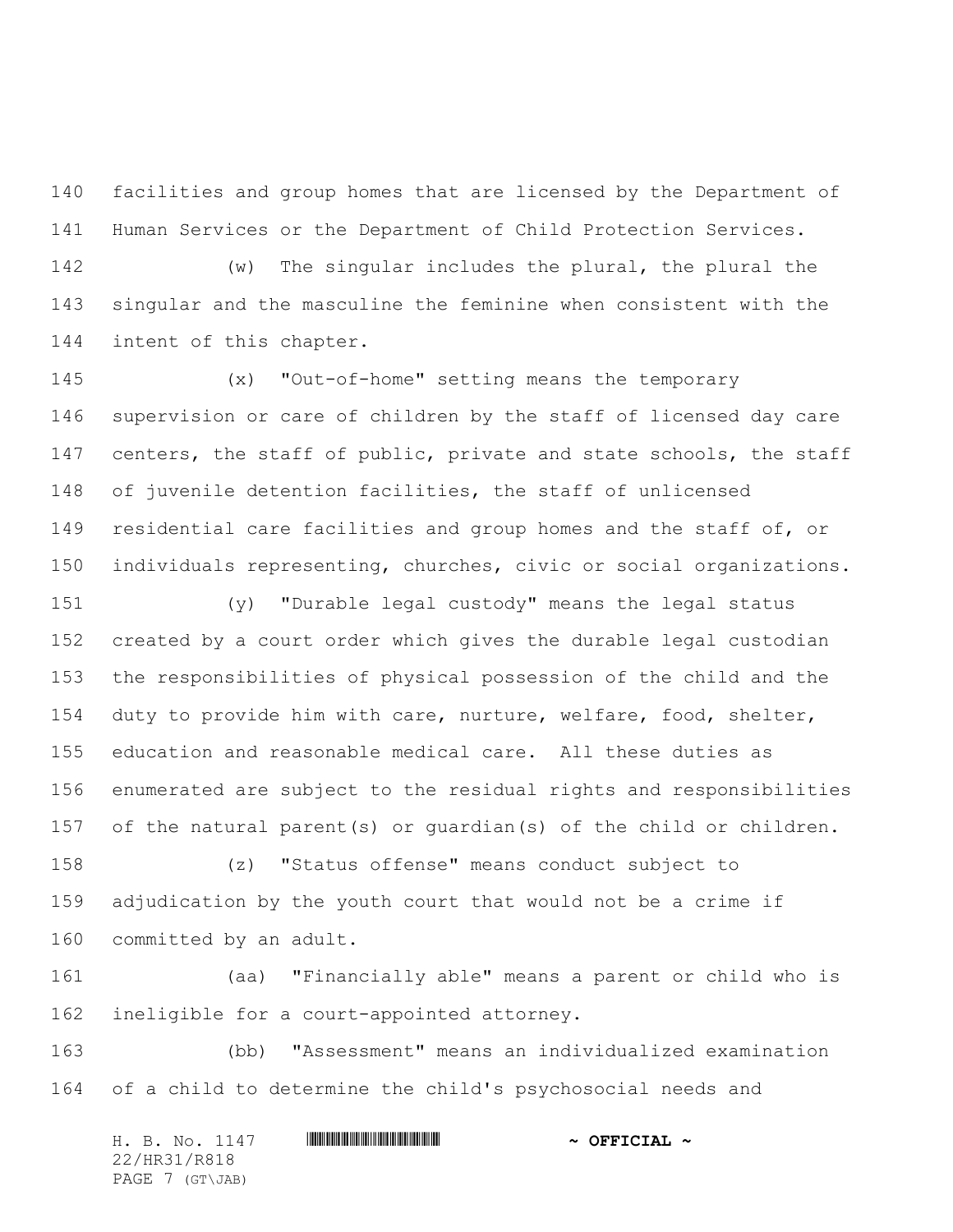problems, including the type and extent of any mental health, substance abuse or co-occurring mental health and substance abuse disorders and recommendations for treatment. The term includes, but is not limited to, a drug and alcohol, psychological or psychiatric evaluation, records review, clinical interview or the administration of a formal test and instrument.

 (cc) "Screening" means a process, with or without the administration of a formal instrument, that is designed to identify a child who is at increased risk of having mental health, substance abuse or co-occurring mental health and substance abuse disorders that warrant immediate attention, intervention or more comprehensive assessment.

 (dd) "Durable legal relative guardianship" means the legal status created by a youth court order that conveys the physical and legal custody of a child or children by durable legal guardianship to a relative or fictive kin who is licensed as a foster or resource parent.

 (ee) "Relative" means a person related to the child by affinity or consanguinity within the third degree.

 (ff) "Fictive kin" means a person not related to the child legally or biologically but who is considered a relative due to a significant, familial-like and ongoing relationship with the child and family.

 (gg) "Reasonable efforts" means the exercise of reasonable care and due diligence by the Department of Human

H. B. No. 1147 **HRINGHANGHANGHANGHANG \* OFFICIAL ~** 22/HR31/R818 PAGE 8 (GT\JAB)